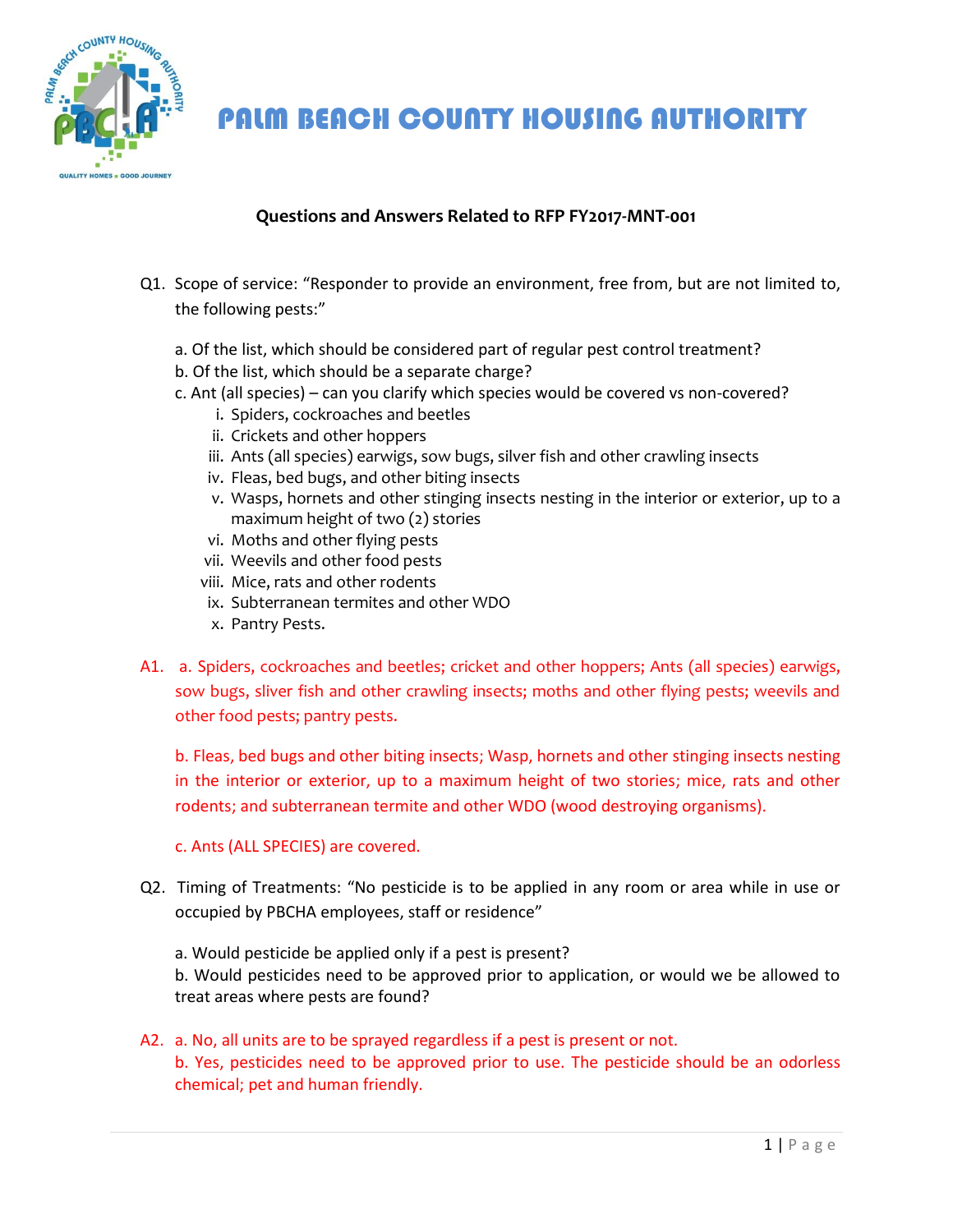Q3. Emergency Services: "The responder shall respond to these exceptional circumstances and being the necessary work within one working day after receipt of the request"

- a. Do this mean, once the work order/request has been submitted the technician has one day to complete the work order, or one to day to respond with plan of action?
- A3. All emergency service requests must be completed the next day of the receipt of the work order. Only termite work orders would be an exception to this requirement. This would require a plan of action on the next day.
- Q4. Who is your current pest control provider?
- A4. We current have NO provider at this time.
- Q5. What do you currently pay, annually, for pest control services at each location?
- A5. No service provider at this time.
- Q6. What is your current frequency of services?
- A6. Monthly
- Q7. What would be your desired frequency of services?
- A7. Monthly
- Q8. Do you currently have a 'set' schedule in place for pest control, or a preferred schedule?
- A8. Yes, the pest control schedule is as follow: Dyson Circle Apartments  $-1$ <sup>st</sup> Thursday of every month Banyan Club Apartments and NSP Homes - 2<sup>nd</sup> Thursday of every month Drexel House Apartments and Schall Landing Apartments - 3<sup>rd</sup> Thursday of every month Central Office (45<sup>th</sup> Street/Main Office) –  $4<sup>th</sup>$  Monday of the month Seminole Manor Apartments – 4<sup>th</sup> Friday of every month Scattered Homes – 4<sup>th</sup> Thursday of every month
- Q9. One average, how many units require bed bug treatments on a monthly basis?
- A9. Bed bugs are addressed as the problem arises. There is no set number for monthly bed bug treatments.
- Q10. Regarding Rodent Control 2.13 (b). Rodent bait boxes. Are you now requiring rodent bait boxes be placed at all facilities listed or will they be placed on an as needed basis? Please advise.
- A10. No, rodent bait boxes are placed on an as needed basis.